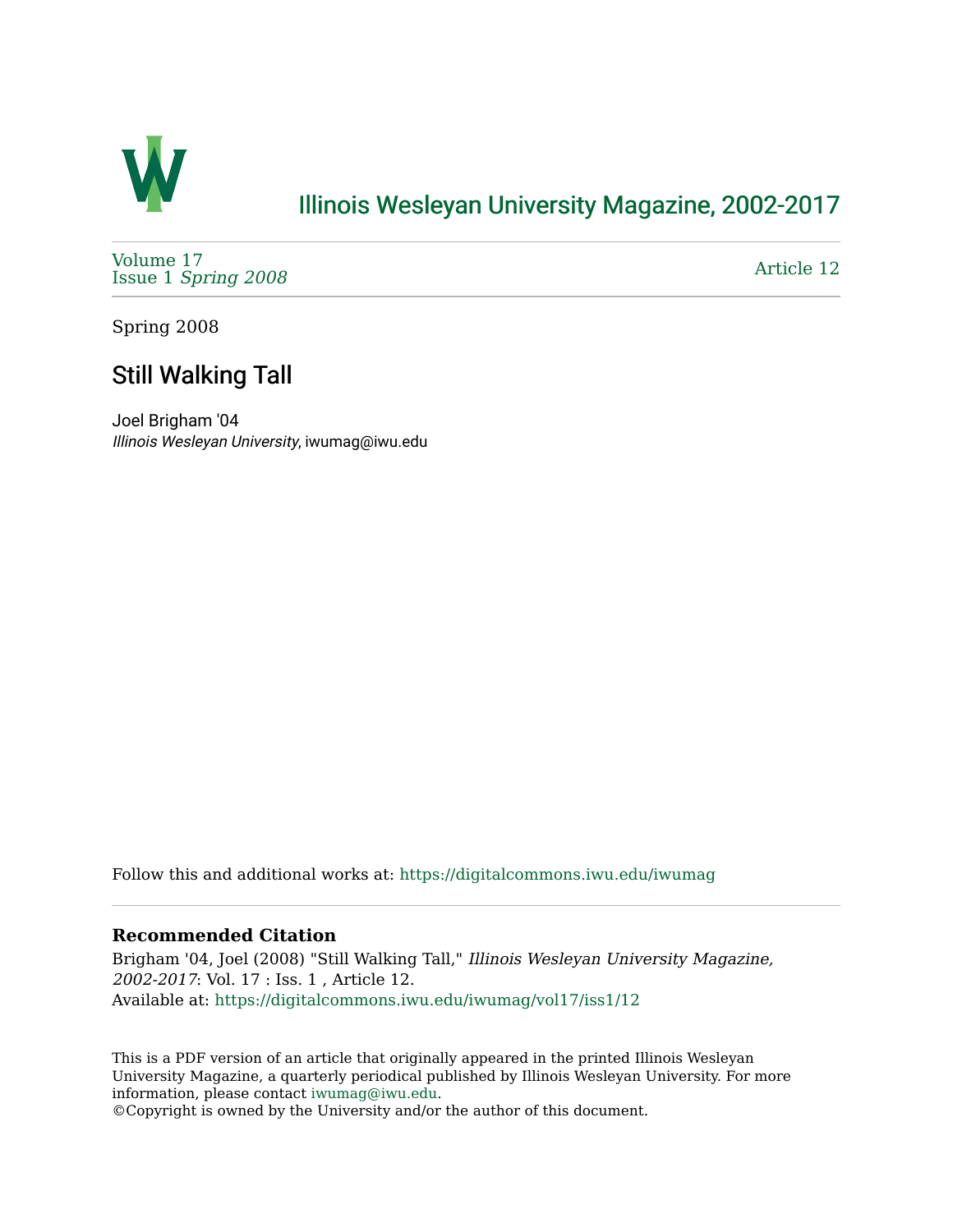# **Still Walking Tall**

Titan great Jack Sikma '77 talks about life as an NBA coach and reveals why he chose Illinois Wesleyan.



**As an assistant coach for the Houston Rockets, Sikma (above) teaches players mental as well as physical aspects of the game. (Bill Baptist /Courtesy of theHouston Rockets)**

#### **Story by Joel Brigham '04**

While attending a Bulls game at Chicago's United Center last December, I found myself in the locker room of the opposing Houston Rockets, patiently waiting for a legend.

As a sportswriter covering the National Basketball Association, I routinely interview the game's biggest stars, but none had roused the unique sense of excitement I felt in the presence of Jack Sikma. Now an assistant coach for the Rockets, Sikma is best known as the All-Star center who led the Seattle SuperSonics to an NBA title in 1979.

Sikma and I both grew up in the same part of Illinois, but something more personal drew me to seek out this particular interview; we also share a college alma mater: Illinois Wesleyan University.

Since learning as a student that Sikma was a fellow graduate, I had wondered why a 6-foot-11 top prospect, with offers from some of the most reputed college basketball programs in the nation, would choose instead to attend a small, liberal arts university in Central Illinois.

At the United Center, after drawing up plays on a dryerase board, chatting strategy with players and facilitating a pre-game shootaround, Sikma graciously agreed to take the time to answer that question, as well as many others.

Not surprisingly, the first Wesleyan name he mentioned was Athletic Director Dennie Bridges, who retired as the Titan men's basketball coach in 2001 after 36 seasons. Sikma was a senior playing basketball for St. Anne High School in Kankakee County, Ill., when he first met the man he still refers to simply as "Coach."

"My Illinois Wesleyan success starts with Coach, who was a very important person in my life" — and remains so, Sikma said. In fact, he and Bridges still get together for the occasional round of golf and remain close friends.

In his 2002 book, *A Dunk Only Counts Two Points*, Bridges recalls his first impressions of Sikma as he watched him play for St. Anne in December 1972. "Jack was as tall as I'd heard he was, and actually looked maybe taller than 6-foot-9 because he definitely was as skinny as I'd heard. He looked a little like the Dutch Boy on the wrapper of the paint can with a mop of floppy blond hair. … The next morning when I got to my office, I told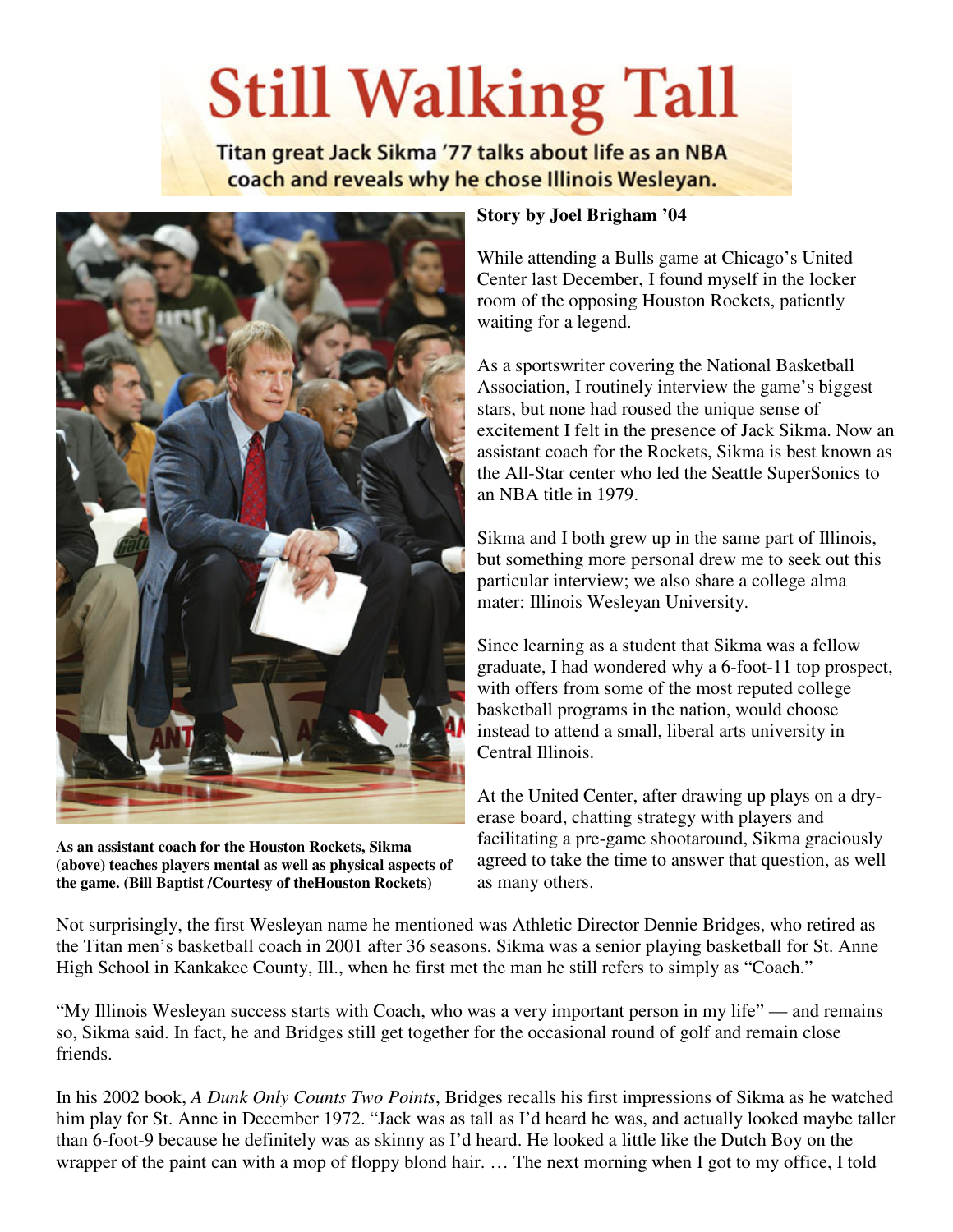Coach [Jack] Horenberger about seeing Jack play. I told him that if I could recruit Jack that 'he would be the greatest player in Illinois Wesleyan history.'"

While Bridges was the first college coach to seriously recruit Sikma, he wouldn't be the last. In March 1973, Sikma scored 100 points in the four-game state Class A tournament series in Champaign that saw St. Anne take a 30-1 record into the semifinal round. After that, several big-time programs recruited Sikma, including the University of Illinois. But, in the end, he was persuaded by Bridges's arguments that at Wesleyan he would be a "real college student," and that he would be able to play as a starting center his freshman year. ("In 36 years, Jack was the only player that I promised a starting job," Bridges wrote.)

Sikma also factored into his decision the fact that IWU's schedule at that time included several Division I schools. "In recruiting me, Coach said that the issue of me being seen and recognized was not going to be a problem, and I agreed with him there," Sikma said. "Back then you could schedule majors a lot more easily, so we played a lot of the major schools in the area. We usually took a trip over Christmas break and played a couple majors then as well. That was really important."

The kicker for Sikma, however, was that he wasn't going to ride the bench behind other prospects at a bigger school. At Illinois Wesleyan, there would be no doubt as to who would lead the team.

"I was a late bloomer," Sikma said, "and I wanted to play right away. I knew I was going to get a chance to get on the floor and play, and the competition in that league was pretty good. There were some good players there, so early in my career the fact that I got to play was a big plus.

"As time went on and I became more recognized, things opened up for me even though I played ball [at a smaller school]."

Sikma was indeed noticed. In each of his last three seasons as a Titan, the team won conference championships and advanced to the National Association of Intercollegiate Athletics tournament in Kansas City. To this day he is still Illinois Wesleyan's all-time leading scorer (2,272 career points) and rebounder (1,405 rebounds). His play at IWU was so effective that in 1977 the Seattle SuperSonics selected Sikma with the eighth overall pick in the NBA Draft.

His accolades in the NBA are extensive. A seven-time NBA All-Star, Sikma helped lead the Sonics to their first and only championship in 1979, which was only his second year in the pros. To this day he holds Seattle's team records for total rebounds (7,729) and free throws made (3,044).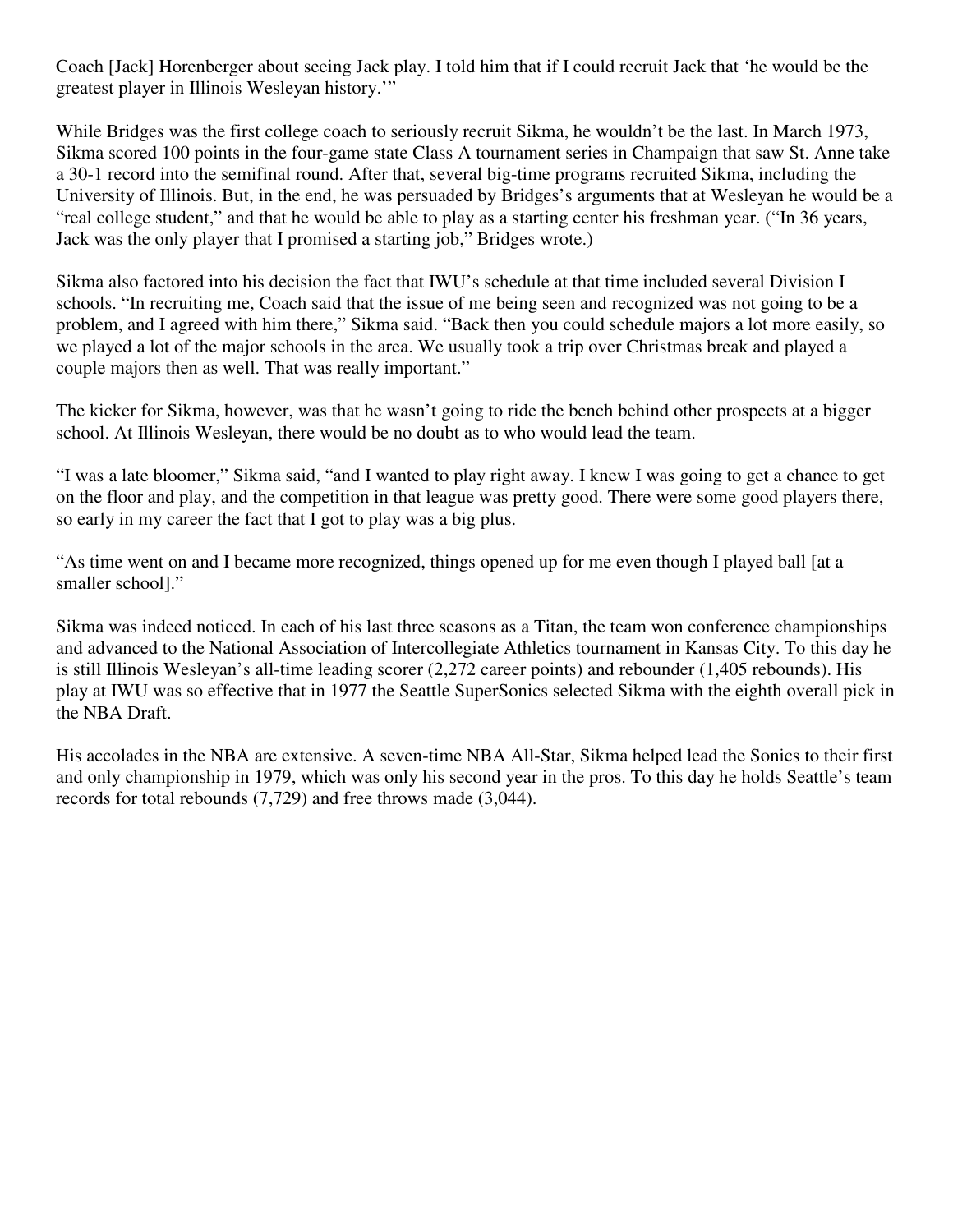One of the most prolific free-throw shooting centers in the history of the game, Sikma is one of very few at that position ever to have led the league in free-throw shooting percentage; he did it in 1988 by shooting 92.2 percent from the charity stripe.

After all that, it's no wonder that his jersey has been retired both by IWU and the Seattle SuperSonics.

Sikma credits Bridges for preparing him for the demands of playing in the NBA. "Just having the opportunity to get to know him and play for him — that set me up really well for my career because I was very fundamentally sound when I got to the league. Coaches notice that, and that got me playing time on the court. With that, if you're able to execute and do well, then you'll be able to play."

Beyond basketball, Sikma rates his Illinois Wesleyan experience positively, both academically (he majored in business administration and was an Academic All-American) and socially.

"Wesleyan was just a great environment to learn," he said. "Socially it was a really fun campus, and I made a lot of really good friends. I still hold many of those and stay in touch with as many of them as I can. It was the right spot for me, and I'm really glad that I ended up there." Some of those friends came from playing basketball, some from classes, and some from the Sigma Chi fraternity, of which Sikma was a member.



**Above, a well-known publicity photo from his days as a Titan. (Marc Featherly)**

No matter if he's living in Seattle or Houston, Sikma still thinks of Illinois as home. "I've got a lot of family in the area south of [Chicago], and I really don't get to see them much in the last few years," Sikma admitted. "But life gets busy. … It was a great place to grow up, and basketball was such a big deal in town. I just have so many fond memories of taking the court with my buddies and taking on anybody."

After being traded to Milwaukee in 1986, Sikma retired from the NBA as a player in 1991 and returned to the Seattle area, where he used his business-administration skills to run a golf-course management company and devoted much of his time with his wife, Shawn, raising their three boys (son Luke is currently a guard for the University of Portland Pilots).